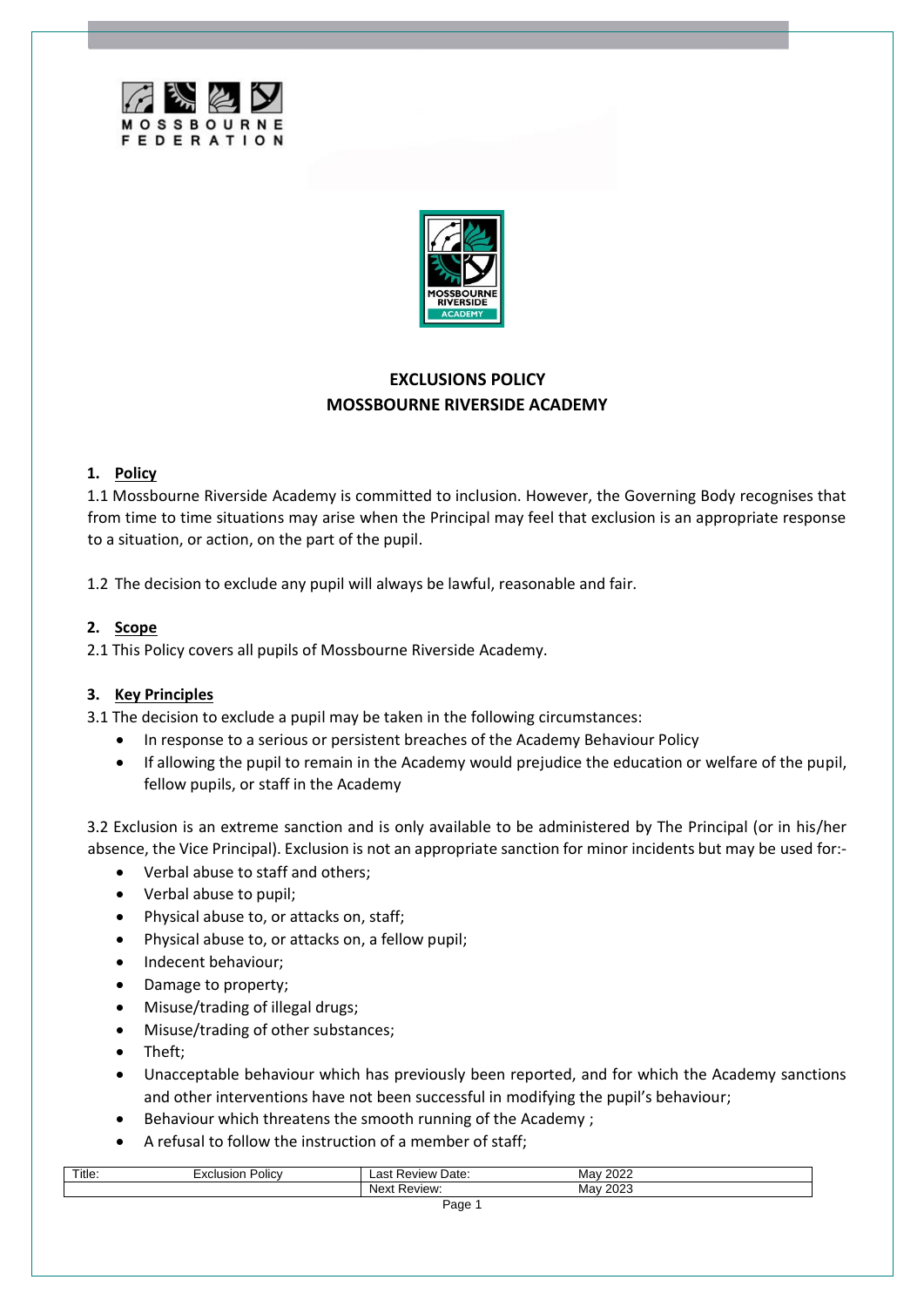

- Being in possession of illegal substances in Academy uniform or on the Academy site;
- Bringing weapons (or an item for which the intended purpose is that of a weapon) of any description into the Academy.

The list above is neither exhaustive nor is it prescriptive. Each pupil's behaviour will be judged individually and the context will always be taken into account.

Most exclusions are for a fixed term and of short duration (usually between one and five days).

### **4. Procedures**

## **4.1 Fixed Term Exclusion**

- The Governors have established arrangements to review fixed term exclusions, for pupils on roll, which would lead to a pupil being excluded for over five days but not over 15 days in a term where a parent has expressed a wish to make representations.
- Following exclusion, parents are contacted immediately, where possible.
- A letter is sent with the pupil, where possible, and by post giving details of the exclusion and the date the exclusion ends.
- Parents have a right to make representations to the Governing Body, as directed in the letter.
- A reinstatement meeting will be held following the expiry of the fixed term exclusion.
- It is the Academy's practice remove the pupil from their class upon return from exclusion in order that reintegration is closely monitored.
- A Behaviour Support Plan or Child Centred Review may be considered as a support strategy to help pupils modify the behaviour which had led to fixed term exclusions and the targets will be agreed with the Academy, pupil and parents

### **4.2 Permanent Exclusion**

- The decision to exclude a pupil permanently is a serious one. It will usually be the formal step in a process for dealing with disciplinary offences subsequent to a wide range of other strategies, which have been used without success. It is an acknowledgement that the incident is a single episode whereby a serious breach of the Academy Behaviour Policy has occurred, and/or all available strategies have been exhausted and/or the permanent exclusion is a last resort.
- Permanent Exclusion might follow (for example) persistent and defiant misbehaviour including harassment (which would include bullying).
- Permanent Exclusion is the probable result of the possession and/or use of an illegal drugs or a weapon on Academy premises, in line with the Academy's behaviour Policy.
- There are exceptional circumstances where it is appropriate to permanently exclude a pupil for a first or 'one off' offence.

These might include:

- $\circ$  Serious actual or threatened violence against another pupil or a member of staff;
- o Sexual abuse or assault;
- o Possessing or supplying an illegal drug either in Academy uniform or on the Academy site;

| Title:      | Policy<br>usioi<br>∼ | Date:<br>$\sim$<br>$\cdots$<br>…ev"<br>71 C V<br>–do⊧∶ | 0000<br>Mav<br>2022 |  |
|-------------|----------------------|--------------------------------------------------------|---------------------|--|
|             |                      | 'AVIAW'<br>™ I U V I                                   | 0000<br>Mav<br>2023 |  |
| n. <i>.</i> |                      |                                                        |                     |  |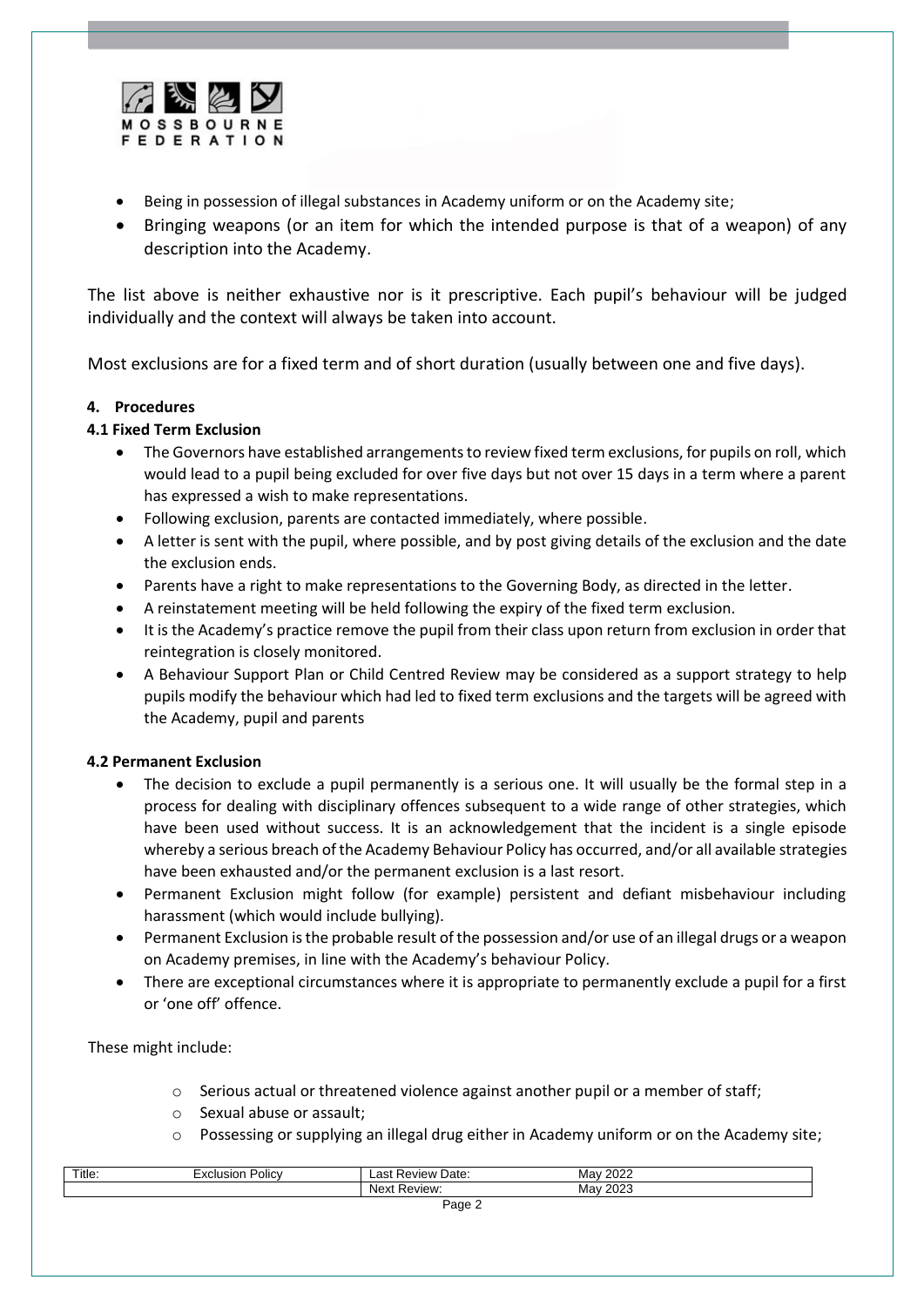

- $\circ$  Carrying an offensive weapon or item which could be construed as a weapon and is carried for such a purpose;
- o Using an item as a weapon;
- o Arson

The Academy may consider police involvement for any of the above offences, this can only be authorised by the Principal.

These instances are not exhaustive but indicate the severity of such offences and the fact that such behaviour seriously affects the discipline and well-being of the Academy including the health and safety of all staff and fellow pupils.

## **4.3 Factors to be Considered Before Exclusion**

Exclusion will not be imposed in the heat of the moment unless there is an immediate threat to the safety of others in the Academy or the pupil concerned. Before deciding whether to exclude a pupil either permanently or for a fixed period the Principal will:-

- Ensure appropriate investigations have been carried out;
- Consider all the evidence available to support the allegations taking into account the Academy's Behaviour and Equal Opportunity policies and plans;
- If appropriate, allow the pupil to give his / her version of events though the Academy recognises that it may not always be appropriate;
- Check whether the incident may have been produced for example by harassment (this includes bullying, racial or sexual) and
- Consult with others, if necessary.

If the Principal is satisfied that *on the balance of probabilities* that the pupil did what he or she is alleged to have done, Exclusion or Permanent Exclusion will be the outcome.

### **4.4 Alternatives to Exclusion**

The Academy does use alternative strategies to exclusion and these are included in the Behaviour Policy.

### **4.5 Behaviour Outside The Academy**

Examples of when the Academy has the same expectations of pupil behaviour as when they are on the premises include when pupils are on Academy business including:

- Away on Academy trips;
- Academy sports fixtures;
- When a pupil is wearing the Academy uniform;

The above list is not exhaustive.

Bad behaviour on such occasions will be dealt with as if it had taken place in the Academy.

| Title. | Policy<br>1010<br>sior | Date:<br>ായ<br>eview' | ററാ<br>Mav<br>ZUZZ        |  |
|--------|------------------------|-----------------------|---------------------------|--|
|        |                        | Review:<br>Nev<br>◥◡  | ററാ<br>Mav<br><b>LULJ</b> |  |
| - -    |                        |                       |                           |  |